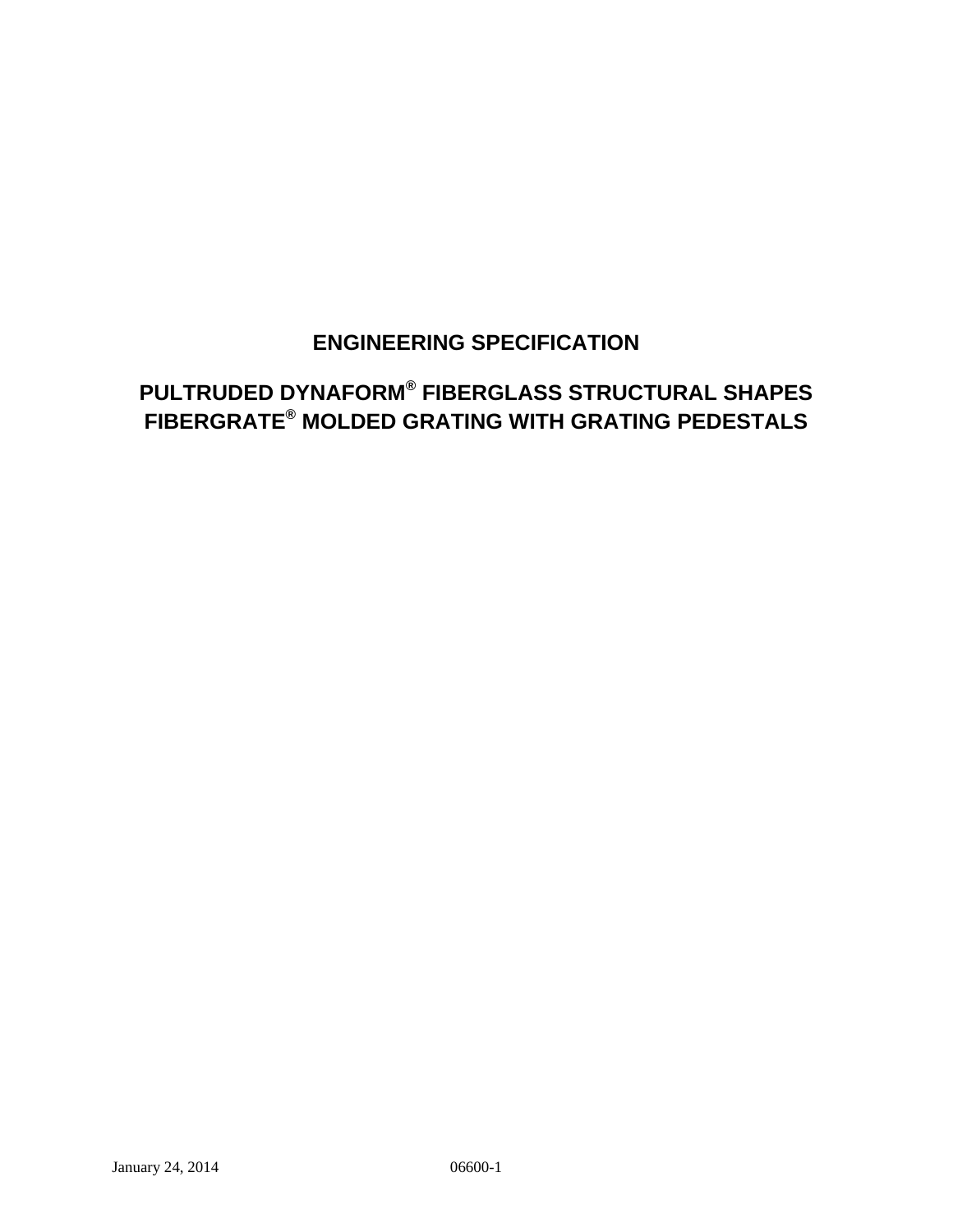## SECTION 06610

## FIBERGLASS REINFORCED PLASTICS (FRP) FABRICATIONS

## MOLDED GRATINGS SUPPORTED BY GRATING PEDESTALS

## PART 1 - GENERAL

#### 1.1 SCOPE OF WORK

A. The CONTRACTOR shall furnish, fabricate (where necessary), and install all fiberglass reinforced plastic (FRP) items, with all appurtenances, accessories and incidentals necessary to produce a complete, operable and serviceable installation as shown on the Contract Drawings and as specified herein, and in accordance with the requirements of the Contract Documents.

#### 1.2 REFERENCES

The publications listed below (latest revision applicable) form a part of this specification to the extent referenced herein. The publications are referred to within the text by the designation only.

AMERICAN SOCIETY FOR TESTING AND MATERIALS (ASTM) Test Methods:

ASTM D 635 - Rate of Burning and/or Extent and Time of Burning of Self-Supporting Plastics in a Horizontal Position

ASTM D-638 - Tensile Properties of Plastics

ASTM D-696 - Coefficient of Linear Thermal Expansion for Plastics

ASTM D-790 - Flexural Properties of Unreinforced and Reinforced Plastics

 ASTM D-2344 - Apparent Interlaminar Shear Strength of Parallel Fiber Composites by Short Beam Method

ASTM E-84-Surface Burning Characteristics of Building Materials

 THE OCCUPATIONAL HEALTH AND SAFETY ADMINISTRATION (OSHA) Code of Federal Regulations (CFR), Title 29

## 1.3 CONTRACTOR SUBMITTALS

- A. The CONTRACTOR shall furnish shop drawings of all fabricated structural systems and accessories in accordance with the provisions of this Section.
- B. The CONTRACTOR shall furnish manufacturer's shop drawings clearly showing material sizes, types, styles, part or catalog numbers, complete details for the fabrication of and erection of components including, but not limited to, location, lengths, type and sizes of fasteners, clip angles, member sizes, and connection details.
- C. The CONTRACTOR shall submit the manufacturer's published literature including structural design data, structural properties data, corrosion resistance tables, certificates of compliance, test reports as applicable, and design calculations for systems not sized or designed in the contract documents, sealed by a Professional Engineer.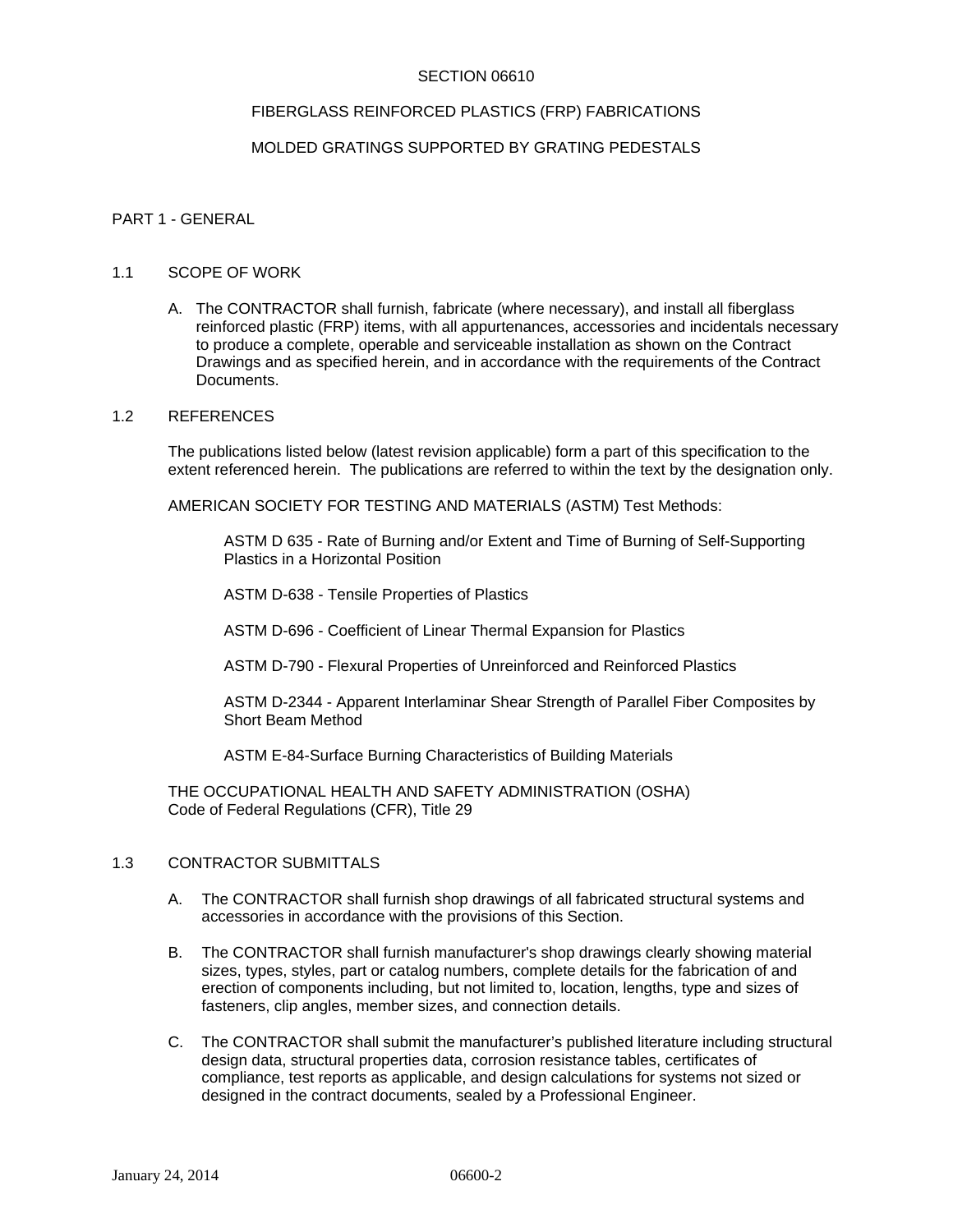D. The CONTRACTOR may be requested to submit sample pieces of each item specified herein for acceptance by the ENGINEER as to quality and color. Sample pieces shall be manufactured by the method to be used in the WORK.

## 1.4 QUALITY ASSURANCE

- A. All items to be provided under this Section shall be furnished only by manufacturers having a minimum of ten (10) years experience in the design and manufacture of similar products and systems. Additionally, if requested, a record of at least five (5) previous, separate, similar successful installations in the last five (5) years shall be provided.
- B. Manufacturer shall offer a 3 year limited warranty on all FRP products against defects in materials and workmanship.
- C. Manufacturer shall be certified to the ISO 9001-2008 standard.
- D. Manufacturer shall provide proof of certification from at least two other quality assurance programs for its facilities or products (DNV, ABS, USCG, AARR).

## 1.5 PRODUCT DELIVERY AND STORAGE

- A. Delivery of Materials: Manufactured materials shall be delivered in original, unbroken pallets, packages, containers, or bundles bearing the label of the manufacturer. Adhesives, resins and their catalysts and hardeners shall be crated or boxed separately and noted as such to facilitate their movement to a dry indoor storage facility.
- B. Storage of Products: All materials shall be carefully handled to prevent them from abrasion, cracking, chipping, twisting, and other types of damage. Store adhesives, resins and their catalysts and hardeners in dry indoor storage facilities between 70 and 85 degrees Fahrenheit (21 to 29 degrees Celsius) until they are required.

## PART 2 - PRODUCTS

## 2.1 MANUFACTURER

Structural shapes shall be Dynaform®, molded gratings shall be Fibergrate®, and grating pedestals shall be Dynaform® and molded components as manufactured by:

## **Fibergrate Composite Structures Inc.**

5151 Belt Line Road, Suite 1212 Dallas, Texas 75254-7028 USA (800) 527-4043 Phone (972) 250-1530 Fax

Website: www.fibergrate.com E-mail: info@fibergrate.com

- 2.2 GENERAL
	- A. All FRP items furnished under this Section shall be composed of fiberglass reinforcement and resin in qualities, quantities, properties, arrangements and dimensions as necessary to meet the design requirements and dimensions as specified in the Contract Documents.
	- B. Fiberglass reinforcement shall be continuous roving in sufficient quantities as needed by the application and/or physical properties required.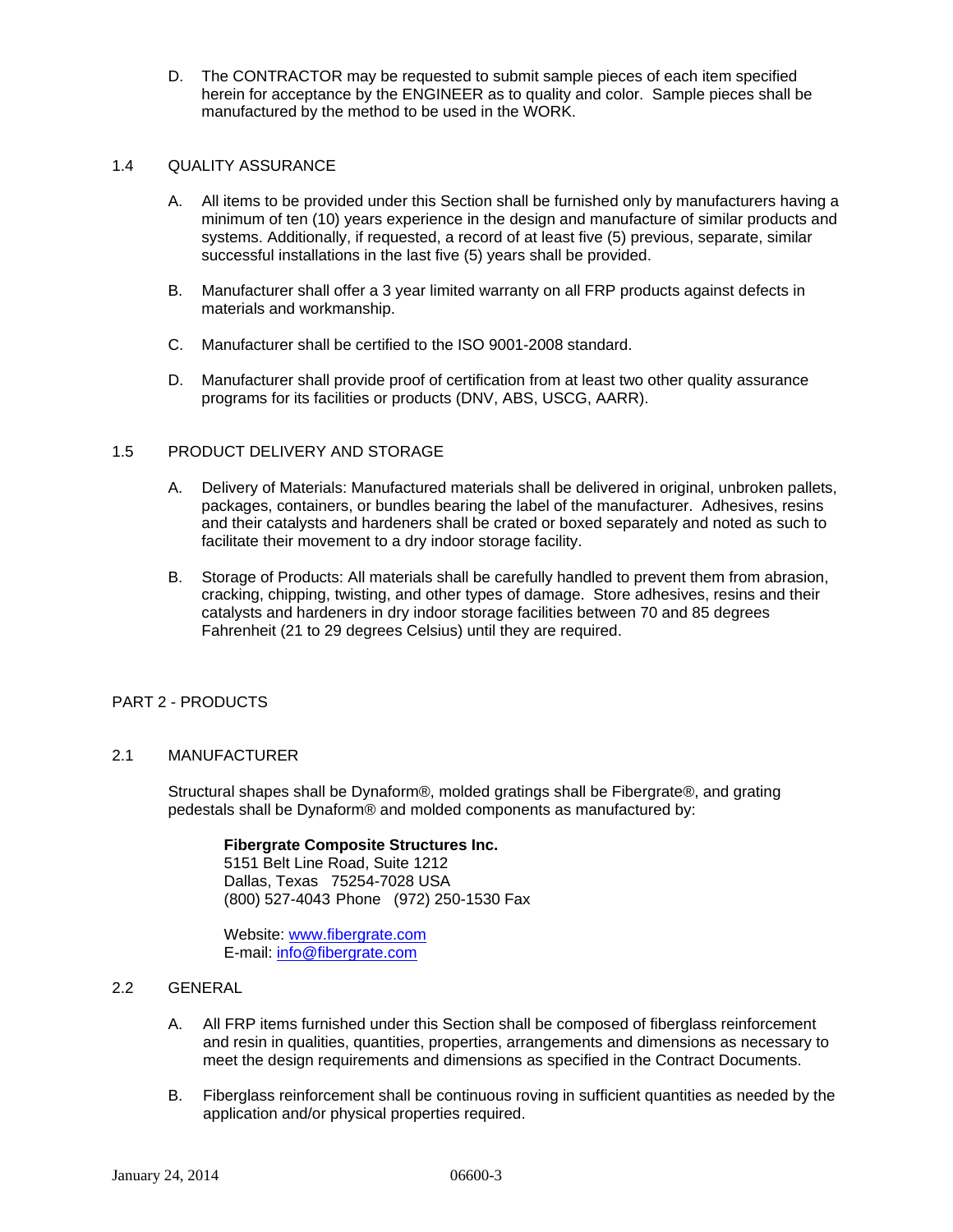- C. Resin shall be Vinyl ester for all systems with chemical formulations as necessary to provide the corrosion resistance, strength and other physical properties as required.
- D. All finished surfaces of FRP items and fabrications shall be smooth, resin-rich, free of voids and without dry spots, cracks, crazes or unreinforced areas. All glass fibers shall be well covered with resin to protect against their exposure due to wear or weathering.
- E. All FRP products shall have a tested flame spread rating of 25 or less per ASTM E-84 Tunnel Test. Gratings shall not burn past the 25 mm reference mark and will be classified HB per ASTM D635.
- F. All mechanical grating clips shall be manufactured of Type 316SS (stainless steel).

## 2.3 STRUCTURAL SHAPES

- A. All structural shapes are to be manufactured by the pultrusion process with a glass content minimum of 45%, maximum of 55% by weight. The structural shapes shall be composed of fiberglass reinforcement and resin in qualities, quantities, properties, arrangements and dimensions as necessary to meet the design requirements and dimensions as specified in the Contract Documents.
- B. Fiberglass reinforcement shall be a combination of continuous roving, continuous strand mat, and surfacing veil in sufficient quantities as needed by the application and/or physical properties required.
- C. Resins shall be DYNAFORM<sup>®</sup> VEFR, fire retardant vinyl ester with chemical formulation necessary to provide the corrosion resistance, strength and other physical properties as required.
- E. Pultruded structural shapes are to have the minimum longitudinal mechanical properties listed below:

| <b>Property</b>                  | <b>ASTM Method</b> | Value                                          | <b>Units</b>                                    |
|----------------------------------|--------------------|------------------------------------------------|-------------------------------------------------|
| <b>Tensile Strength</b>          | D-638              | 30,000 (206)                                   | psi (MPa)                                       |
| Tensile Modulus                  | D-638              | $2.5 \times 10^6$ (17.2)                       | psi (GPa)                                       |
| <b>Flexural Strength</b>         | D-790              | 30,000 (206)                                   | psi (MPa)                                       |
| <b>Flexural Modulus</b>          | D-790              | $1.8 \times 10^6$ (12.4)                       | psi (GPa)                                       |
| Flexural Modulus (Full Section)  | N/A                | $2.8 \times 10^6$ (19.3)                       | psi (GPa)                                       |
| Short Beam Shear (Transverse)    | D-2344             | 4,500 (31)                                     | psi (MPa)                                       |
| Shear Modulus (Transverse)       | N/A                | $4.5 \times 10^5$ (3.1)                        | psi (GPa)                                       |
| Coefficient of Thermal Expansion | D-696              | $8.0 \times 10^{-6}$<br>$(1.4 \times 10^{-6})$ | $in/in/{}^{\circ}F$<br>$(cm/cm$ <sup>o</sup> C) |
| <b>Flame Spread</b>              | $E-84$             | 25 or less                                     | N/A                                             |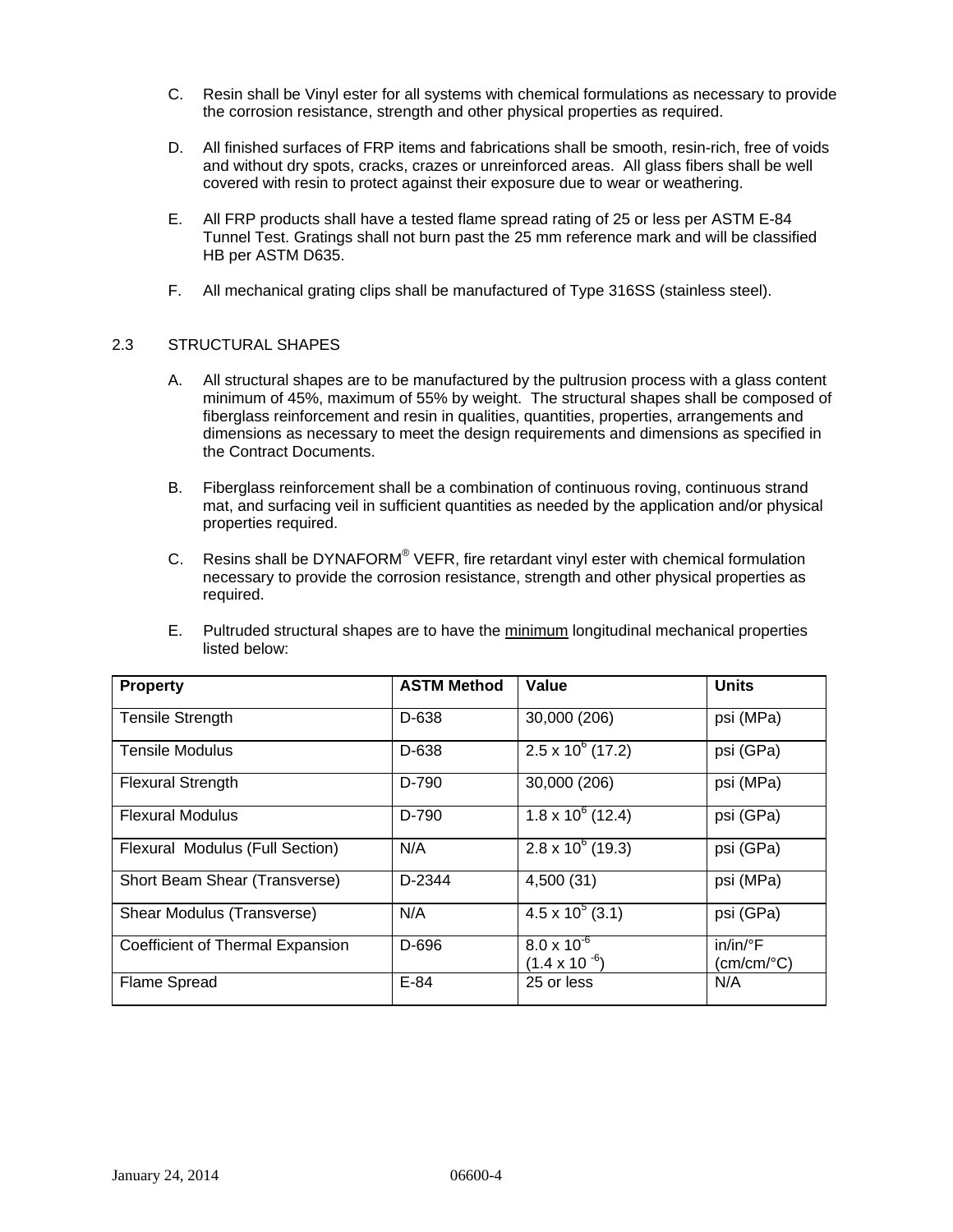## 2.4 FIBERGRATE® or CHEMGRATE® SQUARE MESH MOLDED FRP GRATING

A. Manufacture: Grating shall be of a one-piece molded construction with tops and bottoms of bearing bars and cross bars in the same plane. Grating shall have a square mesh pattern providing bidirectional strength. Grating shall be reinforced with continuous rovings of equal number of layers in each direction. Percentage of glass (by weight) shall not exceed 35% so as to achieve maximum corrosion resistance, and as required to maintain the structural requirements of the CONTRACT.

After molding, no dry glass fibers shall be visible on any surface of bearing bars or cross bars. All bars shall be smooth and uniform with no evidence of fiber orientation irregularities, resin rich or resin starved areas.

B. Non–slip surface (select one): Grating shall be manufactured with a concave, meniscus profile on the top of each bar providing maximum slip resistance.

## **Or**

Grating shall be manufactured with an integrally applied grit to the top surface of each bar providing maximum slip resistance.

- C. Fire rating: Grating shall be fire retardant with a tested flame spread rating of 25 or less when tested in accordance with ASTM E 84. Data performed only on the resin shall not be acceptable.
- D. Resin system: The resin system used in the manufacture of Fibergrate® gratings shall be {Vi-Corr**®** , FGI-AM**®** , Corvex**®** , ELS, XFR *or* Super Vi-Corr**®** - *choose one*}. Manufacturer may be required to submit corrosion data from tests performed on actual grating products in standard chemical environments. Corrosion resistance data of the base resin from the manufacturer is not a true indicator of grating product corrosion resistance and shall not be accepted.
- E. Color: {*varies by resin consult your catalog*}.
- F. Depth: {1-1/2" or 2" *choose one*} with a tolerance of plus or minus 1/16".
- G. Mesh Configuration: {1-1/2" or 2" *choose one*} square mesh with a tolerance of plus or minus 1/16" mesh centerline to centerline
- H. Load/Deflection: Grating design loads shall be less than manufacturers published maximum recommended loads. Maximum recommended loads shall be determined by acoustic emission testing. Grating shall be designed for a uniform load of 50 psf or concentrated load of 300 lb. Deflection is not to exceed 0.375".
- I. Substitutions: Other products of equal strength, stiffness, corrosion resistance and overall quality may be submitted with the proper supporting data to the engineer for approval.

## 2.5. GRATING PEDESTAL SUPPORT SYSTEM

- A. Grating pedestals shall be adjustable. Pedestal shall consist of molded bases and tops, with DYNAFORM<sup>®</sup> pedestals joining the bases and tops and 316 stainless steel threaded rods for adjustability.
- B. Bases and tops shall be injection molded, glass reinforced, thermoplastic polyester for maximum corrosion resistance. Tops shall be provided in a single head configuration for use in the interior of the grating panels and in a quad head configuration for use at the corners and edges of the grating panels. Pedestal tops are to be manufactured such that there is free drainage of fluids. Color shall be light gray.